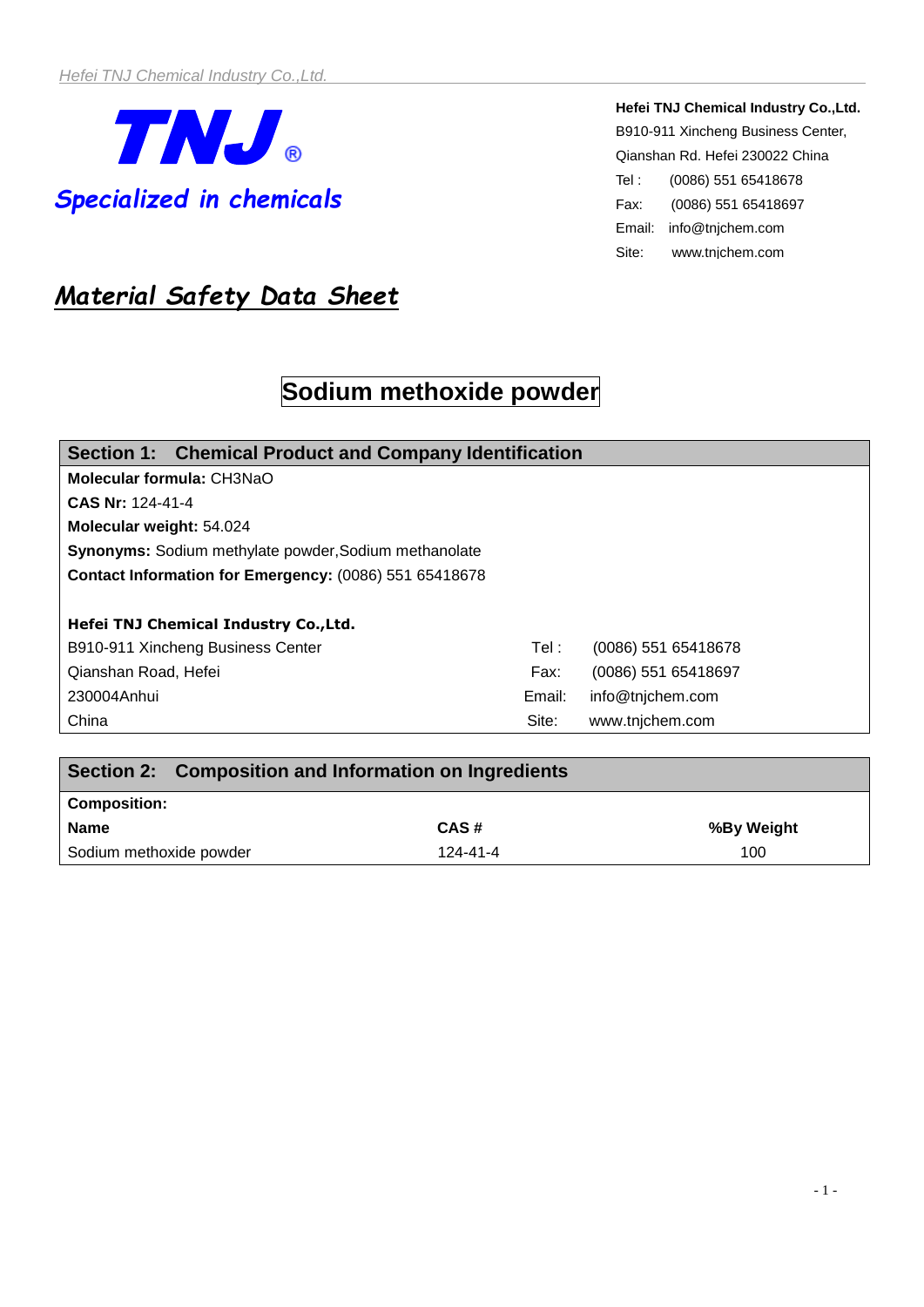#### **Section 3: Hazards Identification**

It is an organic alkaline erode product,with highly moisture-absorbing.

It is a strong chemical reaction activity. Spontaneous combustion will happen in damp air.

It will release hydrogen and a great quantity of heat or fire even explode once

meeting the water or moist air.

Exposing in air can suase spontaneous combustion even explode.Once meet with

the halogens, phosphorous, oxide and acid,it can fire with purple flame.

#### **Section 4: First Aid Measures**

**Skin touch:**Take off the polluted clothes,and wash with lots of water,and see a doctor.

**Eyetouch:**Lift the eyelid, and wash with lots of water, and see a doctor.

**Inhalation:**To escapefrom the locale to the fresh air,if he hasa hard breath, offer oxygen.

Ingestion:Gargle with water,see a doctor soon.

#### **Section 5: Fire and Explosion Data**

It is forbideen to use water,halogen, sodium bicarbonate, potassium bicarbonate. But graphite sodium chloride,sodium carbonate, calcium carbonate or sand is suit for fire.

#### **Section 6: Accidental Release Measures**

Isolating divulge contaminated area, limiting in and out,cutting off fire sources.The operators should wear inspirator and in protection clothes.Don not directly touch the divulged matter. When a little leak,aoid dusting,and collect in a dry clean vessel with a lid. The metal vessel should in kerosine or wax.

When a lot leak,cover with plastic cloth and sailcloth,and diminish scatter.

## **Section 7: Handling and Storage**

Protect the body from injure.Isolate the heat sources,flame and sparkle.Keep far away from the fire. Store in a cold and dry storeroom. keep off the sunshine and fire-hidden danger.Store in a sealed vessel (with nitrogen in if possible). The rule on transport must be ground connection to avoid static electricity and sparkle.The product must be operated far aways with fire sources and heat sources. And it is forbidden to smoke in the work place. It is forbidden to use the equipment and tools which are easy to cause spark.Avoid eye, skin touch. Using in the ventilated cupboard, keep off pressurizing, segment, welding, soldering,drilling, polish or explose the

vacant vessel to heat and fire source or sparkle.

The carried vessel of the sodium methylate may be dangerous even vacant.

## **Section 8: Exposure Controls/Personal Protection**

**Therespiratory protect:**In particular conditions, the operator should wear filtered gas mask.

**Eyesprotect:**With mask.

**Bodyprotect:**With chemical defence clothes.

**Handprotect:**With rubber gloves.

**Other:** It is forbidden to smoke in the work place.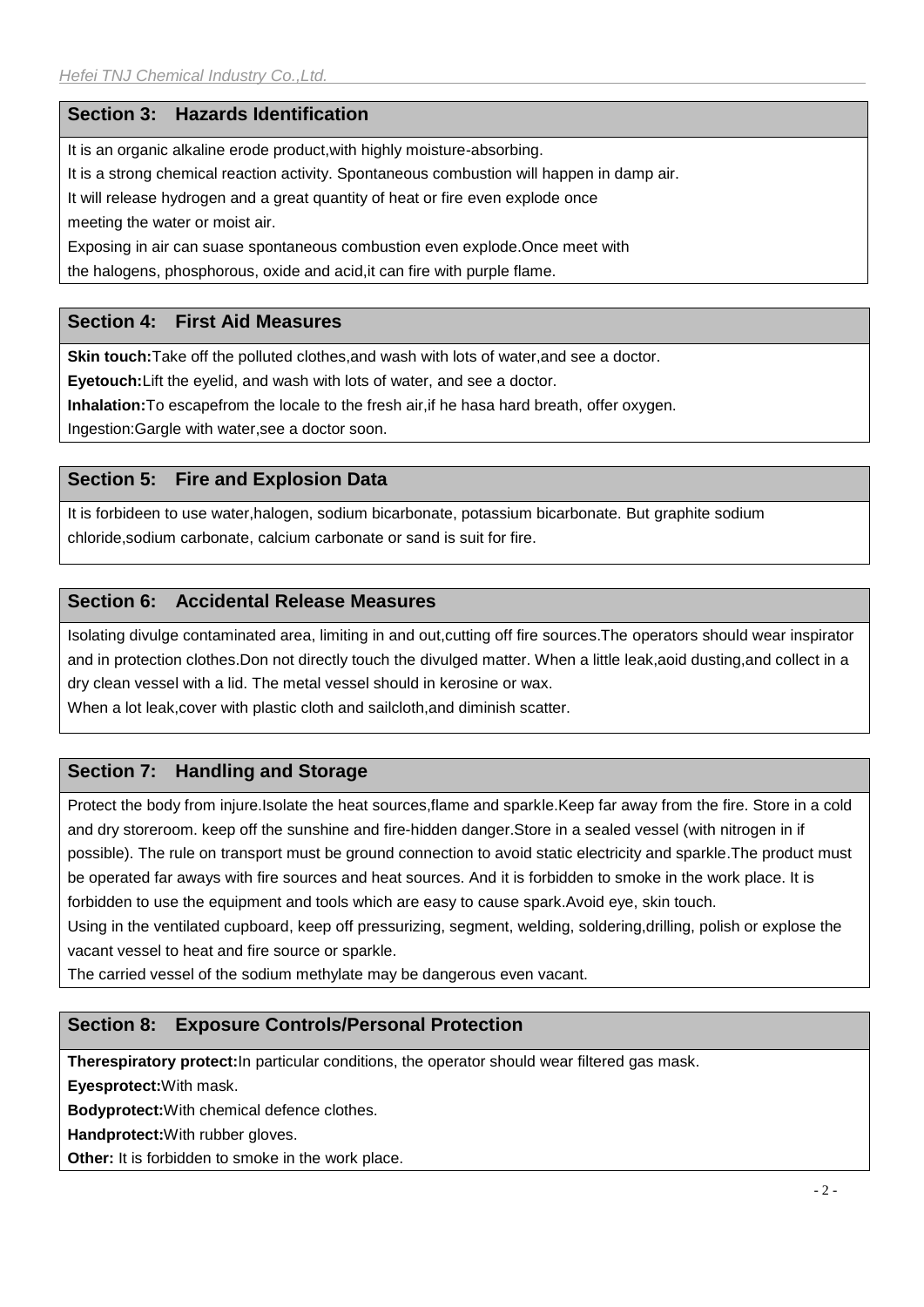#### **Section 9: Physical and Chemical Properties**

**State:**Solid

**Appreance:**Whitelike Particles **Boiling point:about 270**℃ **PH value:**Alkalinity **Solution:**dissolve in ethanol **Steamdensity(air=1):**nonsense

## **Section 10: Stability and Reactivity Data**

**Fobidden to near:** heat,flame, fire,air,sunshine

**Avoid to touch:**moist air, high temperature,static electricity

#### **Section 11: Toxicological Information**

**Peracutetoxicity:** LD507300mg/kg(in bowels of rat)

#### **Section 12: Ecological Information**

Influence on environment: The substance will not organic decompose in environment and water,only link into groundwater,and slowly vaporize.No obvious organic heap.

### **Section 13: Disposal Considerations**

Any substance that can not be recycled should handle as baneful substance.Handle must under the approbation of RCRA。All countries or zones have different regulation on it.

Deal with vesseland discard that carried it should in accordance with the rule of states.

#### **Section 14: Transport Information**

**Domestic:** load(D.O.T) **International:**by sea(L. M .O) **UN code:**1431 **Danger grade:**Grade 4.2,8

**PackageGrade:**Ⅱ

**Package:**zinc-plated bucket or high strenghen plastic bucket.

When transport on railway or by sea, the allocationofcargo should be in accordance with

《The rules of dangerous goods transportance》issued by the Railway Department. The package should be whole and the loading should be safe at the beginning of delivery. During transportance, it should be assuranced that the container will not leak , collapse ,falling and be mangled.

It is stictly forbidden to mixture with acid,hydrochloric ether and edible chemicals. The vehicles should be equipped with corresponding kinds and amount fire apparatus and other facilities may be used when meet an emergency.